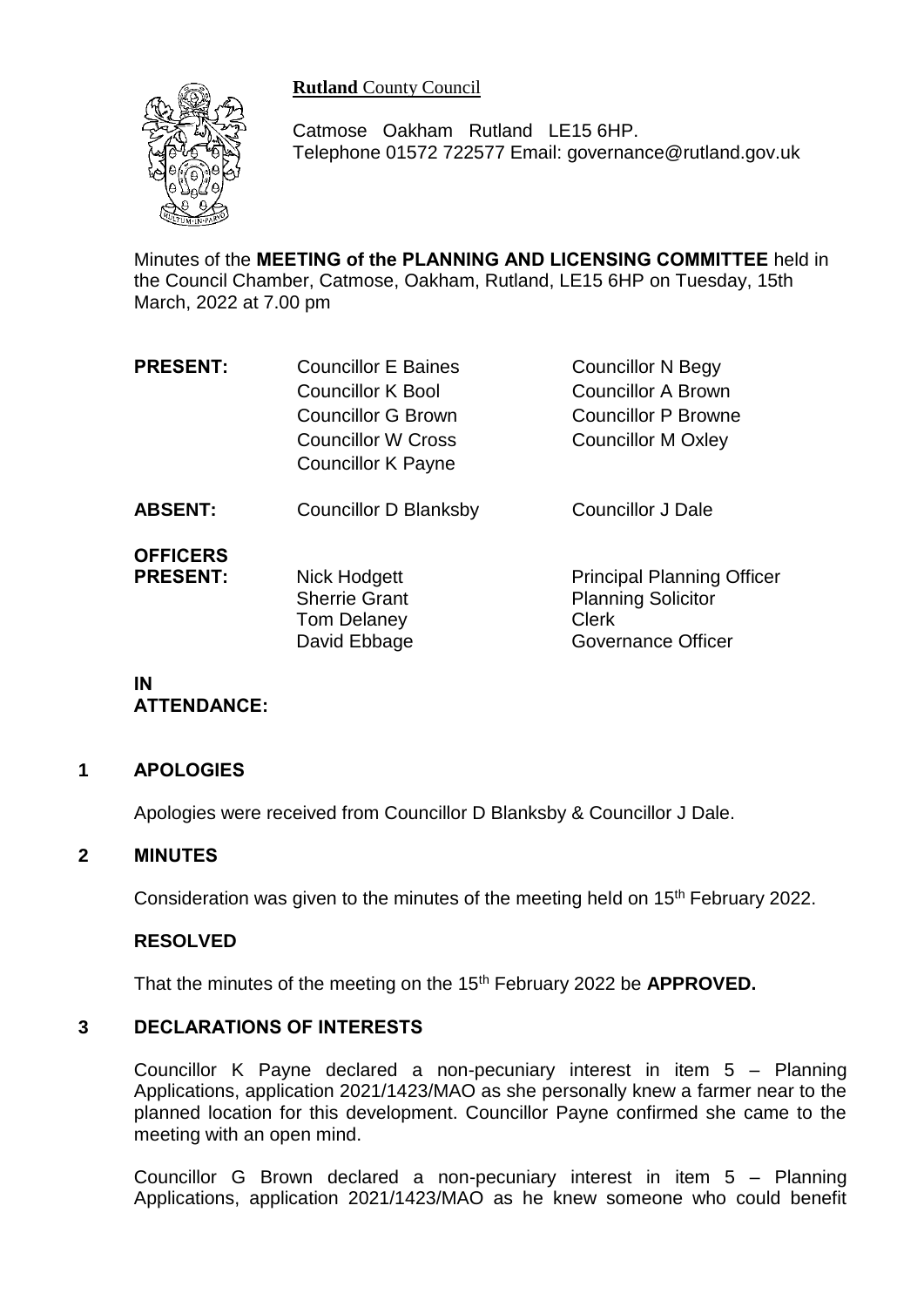from the development but not as a close acquaintance. Councillor Brown confirmed he came to the meeting with an open mind.

## **4 PETITIONS, DEPUTATIONS AND QUESTIONS**

In accordance with the Planning and Licensing Committee Public Speaking Scheme, the following deputations were received:

In relation to Item 5 – Planning Applications, application 2021/1423/MAO, Councillor Pat Ovington would be speaking on behalf of Langham Parish Council, Councillor O Hemsley would be speaking as the Ward Member, and Chris Green would be speaking as the agent.

### **5 PLANNING APPLICATIONS**

Report No. 55/2022 was received from the Strategic Director of Places.

Item 1 – 2021/1423/MAO – Erection of up to 50 no. dwellings with associated access, highways, open space, and drainage infrastructure (all matters reserved except access).

(Parish: Langham; Ward: Langham)

Nick Hodgett, Principal Planning Officer, addressed the Committee and gave an executive summary of the application additional information set out in the addendum, recommending approval subject to the conditions set out in the report and addendum.

Prior to the debate the Committee received deputations from Pat Ovington as a Parish Councillor of Langham and Councillor O Hemsley as the Ward Member and Chris Green as the agent. The Committee also had the opportunity to ask questions of these speakers.

In response to a question from a Member regarding the length of time it would take before biodiversity gain will be seen on the development, it was confirmed the landscaping plan was subject to reserved matters and there were a wide range of options that could be looked into to bring forward the gain quicker. The application would see a 53.47% increase in habitat units and 15.74% in hedgerow units.

Members raised concerns around the ownership and maintenance of the hedgerow which would run along Cold Overton Road. In response it was confirmed the hedgerow would be maintained by the landowner. There would be a landscaping plan, landscaping management plan and the maintenance of the hedge would be covered through these.

Members raised concerns on the amenities within Langham and whether the proposed development of 50 dwellings was sustainable in the village. It was noted there was not a shop currently in the village and one bus route running through the A606 on an hourly service. It was suggested it would effectively require either a car or bus journey to get to the closest local amenities.

Consideration was given to the amount of weight given to Langham's Neighbourhood Plan and clarification was sought on whether the plan had been submitted for reg 16 consultation.